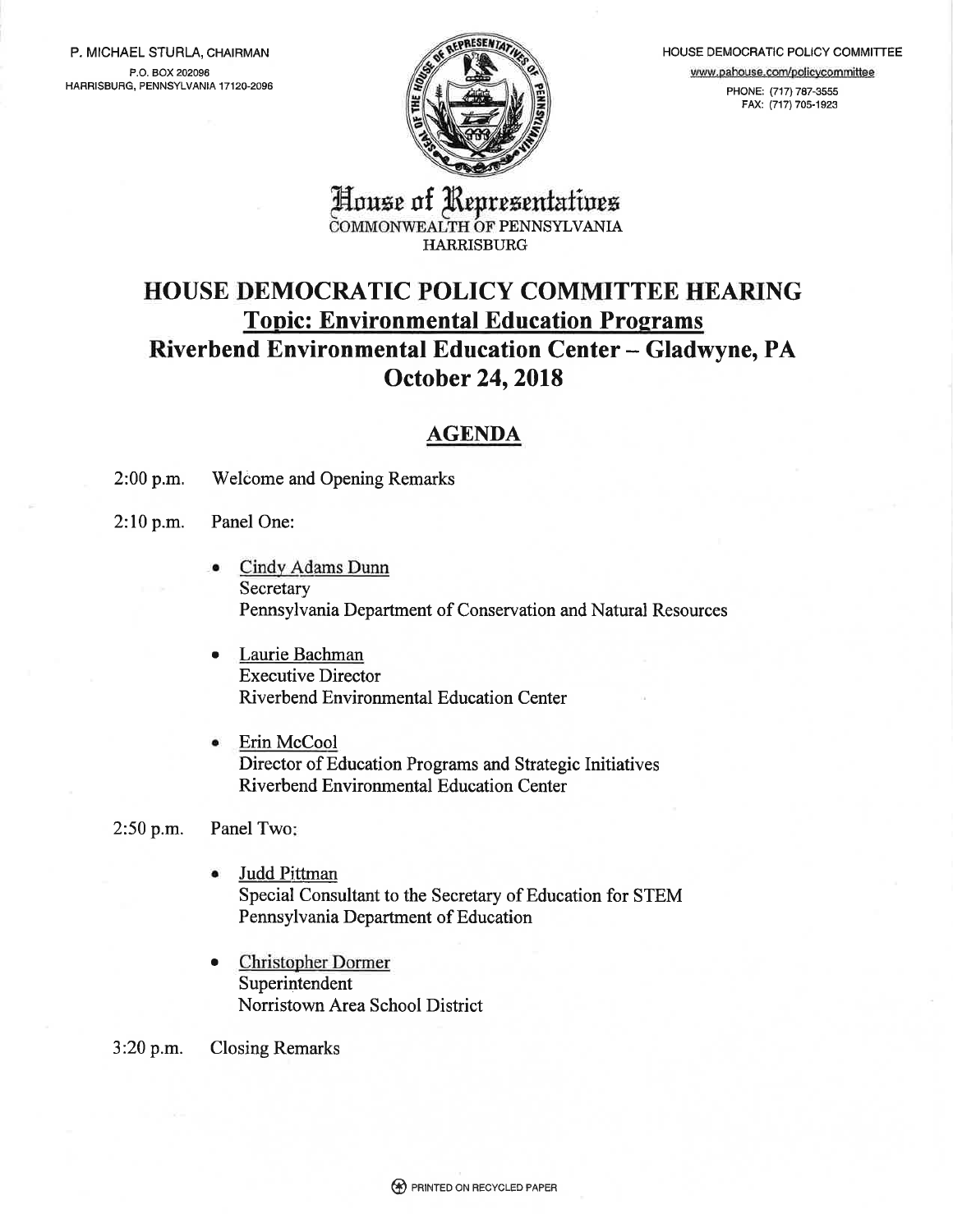### Democratic Policy Hearing Statement Host: State Representative Mary Jo Daley October 24,2018

Laurie Bachman Executive Director Riverbend Environmental Education Center 1950 Spring Mill Road Gladwyne, PA 19035

lbachman@ riverbendeec.org www.riverbendeec.org 610-527-5234

There is nothing new about the need to prepare students today to be leaders for tomorrow. However, the ways to effectively engage youth and prepare them for an uncertain future does change with the times. Given the challenges we face today, environmental education is a critical resource that provides <sup>a</sup> platform to effectively engage students in their communities today so they will be the prepared, resilient leaders we need tomorrow.

Some of the most urgent challenges that we currently face, centered on the modern idea of living sustainably, began in earnest with the Industrial Revolution. By the mid-20<sup>th</sup> century the concept of environmental science was taking shape. The first Earth Day was celebrated on April22,1970 to create <sup>a</sup> day of environmental education and awareness after seeing the oil spill off the coast of Santa Barbara in 1969. Riverbend was founded shortly thereafter in 7974, along with many other grass roots nature centers across the country. Since the L970s, public awareness, environmental sciences, ecology and technology have advanced to include issues such as ozone depletion and global climate change. Driving this is humanity's exponentially increased demand on the planet due to population growth and increasing consumption. Therefore, Riverbend must evolve to meet the challenges of the day and teach our children to lead and to act responsibly.

Environmental education is a process that helps individuals, communities, and organizations learn more about the environment, develop skills to investigate their environment and to make intelligent, informed decisions about how they can help take care of it. As we look through this increasingly magnified lens of sustainability, it is important that students learn about the interdependencies of ecosystems and human systems. They need to understand how the consumption choices they make alter our ability to live sustainably. lt is imperative to equip students with the understandings and habits of mind needed to shape and adapt to the world in which we all live.

Our economy thrives on a healthy environment as the environment sustains all life on this planet. The movement toward sustainable living is strengthening across all sectors of the economy. Therefore, an environmentally literate public is at the heart of a sustainable future. However, environmental literacy in the US is lacking. Environmental misconceptions are rampant and many believe this is due to how environmental education is addressed in schools. 95% of U.S. adults support environmental education in schools, yet a stunning 80% of adults are influenced by incorrect or outdated environmental myths. Just as language literacy is critical for leading a productive, secure life so is environmental literacy. lt is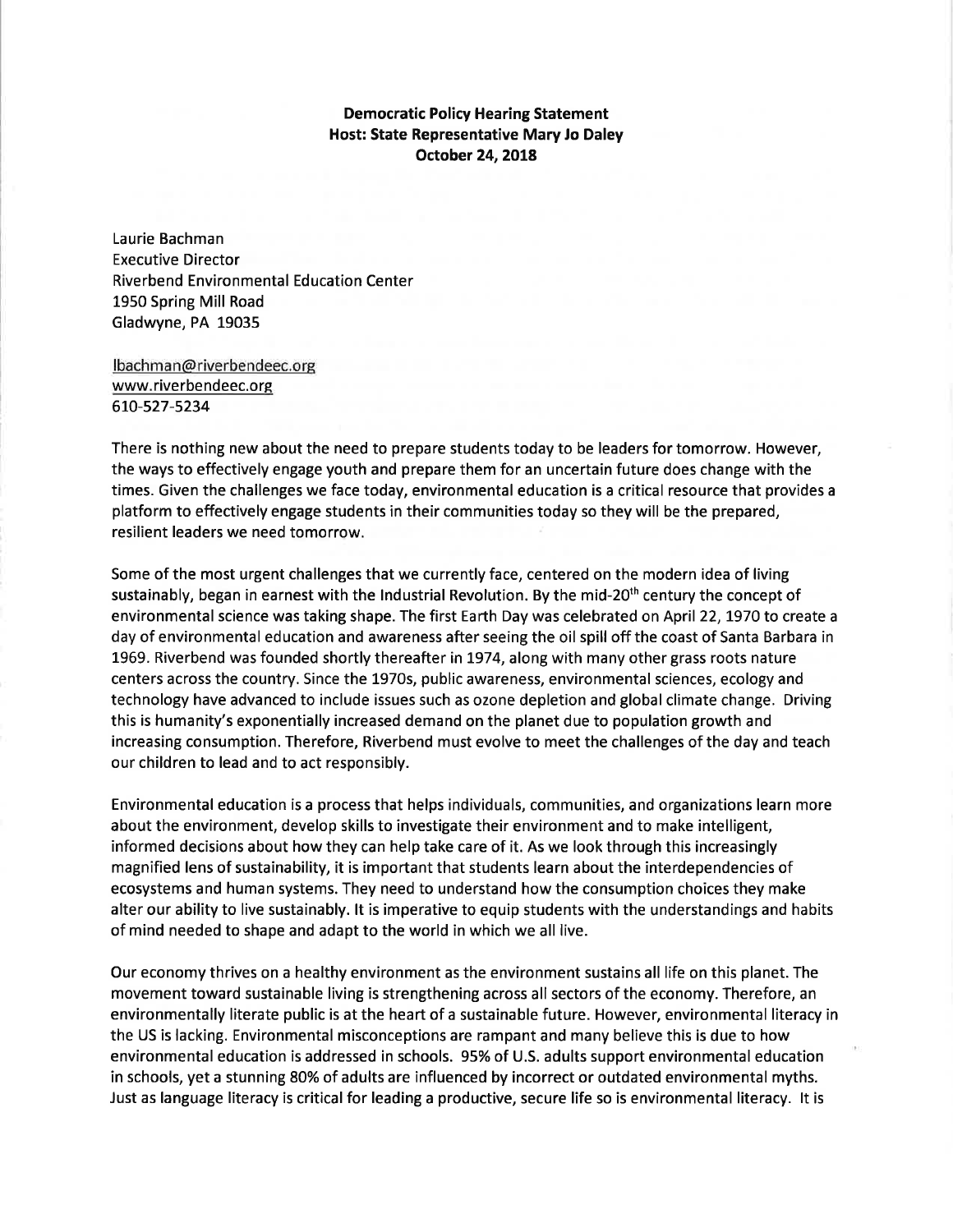essential that every citizen become engaged in tackling the environmental problems of our present and future. That can only happen when people are well-informed.

At Riverbend, we work to develop environmental literacy that is grounded in science, using tested education tools. To advance environmental literacy Riverbend uses nature as the foundation to teach science and environmental principals. These are what we call nature-based STEM programs. Using nature as a platform for learning is effective because of its intrinsic value. lt is something that people actually care about and are motivated to learn about. These are authentic learning experiences. Handson. Relevant. Real world. lnterdisciplinary and cross-curricular. lt goes beyond the mere transfer of knowledge; it creates connections between school learning, the community, and the world beyond.

Riverbend has studied the landscape of unmet needs and our capacity to effect change through environmental education in this region. We believe the greatest opportunity is centered on partnerships with teachers, schools and school districts. We focus on developing programs that, if proven effective through research and evaluation, are designed to be scaled. Exposure to high-quality environmental science learning can have a powerful impact on a student's interests and competencies as they navigate middle school, high school and beyond.

Children from disadvantaged communities have the greatest unmet needs. Therefore, we have invested substantial resources in serving teachers and students in lower income, urban communities in Philadelphia and Norristown. Leveling the playing field and creating opportunities for poor children is the right thing to do from an educational, environmental and economic lens.

This conversation intersecting education, the environment, and the economy is more urgent than ever. And so is Riverbend's purpose. Our overall intention is to motivate and educate students to care for our natural world. We strive to foster an awareness and appreciation of our total environment and to develop the understanding and skills to address global challenges. To be successful, we need support from every sector of our economy. By growing both the love of nature and environmental literacy, we aim to inspire action that contributes to healthier and more civically engaged communities. We aim to prepare the resilient leaders we need for tomorrow.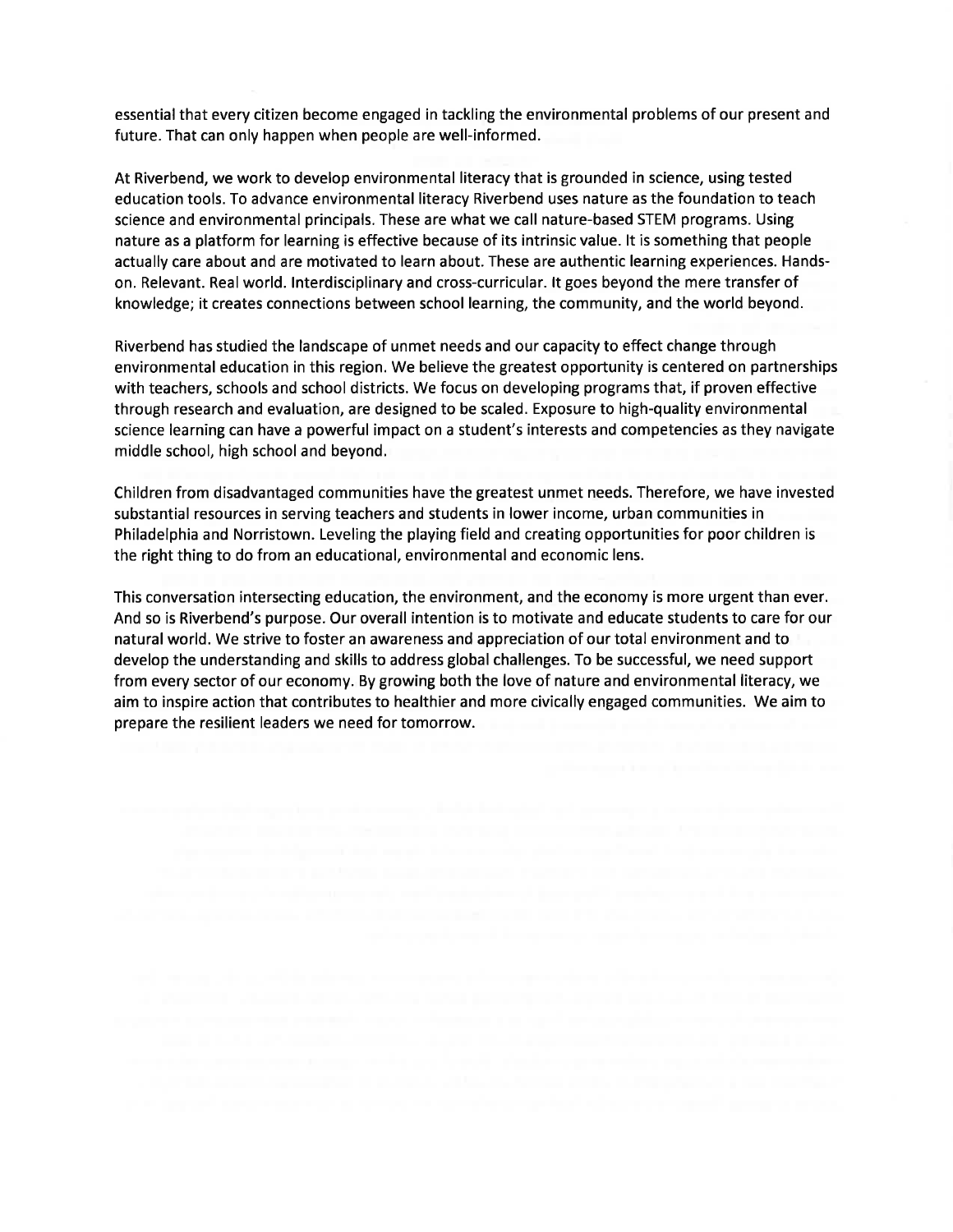## Environmental Education as a Catalyst for Change

Erin McCool Director of Education and Strategic lnitiatives Riverbend Environmental Education Center October 24<sup>th</sup>, 2018

The world is facing complex environmental problems. I strongly believe that we as a society have all of the tools and information to solve these problems. Experts predict that by the year 2050, there will be more than 9 billion people on earth. To feed this growing global population, we must increase our food production by more than 50%. This needs to occur in the face of problems like climate change and water scarcity. Riverbend studies the impact of food on the environment through our Building STEM Skills through Aquaponics program and there are so many examples of where sustainable solutions can be implemented. We waste 40%of food that is currently produced-about 133 billion pounds in the United States alone. Food that could be distributed differently to provide nutrition but through innovative thinking around sustainability, is now being considered for use as a biofuel to create electricity.

Modern students have limitless access to information and resources through technology. lt is critical now more than ever before to provide students with context and resources so that they can build essential skills like analysis, critical thinking, collaboration and communication. Environmental education provides authentic context and relevance that form the platform for this holistic approach to education.

Riverbend's approach to environmental education is to use nature as a platform for scientific discovery. STEM; the intersection between science, technology, math and engineering can be explored infinitely on our 3O-acre open space preserve, harnessing children's inherent curiosity in the natural world and longing for authentic experiences. We provide the time and space for students to develop comfort in nature and then introduce the science inquiry process.

lmagine walking across the preserve today and ducking off the main path to explore a wooded forest. At first, you may notice the size of the trees, the smell of the mulch path and the sounds of birds soaring in the air. When you take a closer look, you will put your hands on the earth, flip over a log to see the microcosm hiding in plain sight. You feel the rush of surprise when a salamander scurries out, across your shoe and into the brush. You will go a little further and pick up a piece of spongy log and wonder where it came from. lt feels cold and soft and not what you may think a piece of a tree trunk may feel like. So, you may ask yourself, what is this? This is where scientific inquiry begins. This is where our educators shift their role from nature preserve host to guide on the side, supporting students as they create their own investigations to explore their questions. Educators may ask students to observe the log a bit more closely. What do they think is happening? What evidence supports that? lf we can't see the answer in front of us, how may we investigate further? Students will make close observations of the log, the conditions and the organisms that they find. They may do some internet research to learn about adaptations and construct theories about how these organisms drive the decomposition of the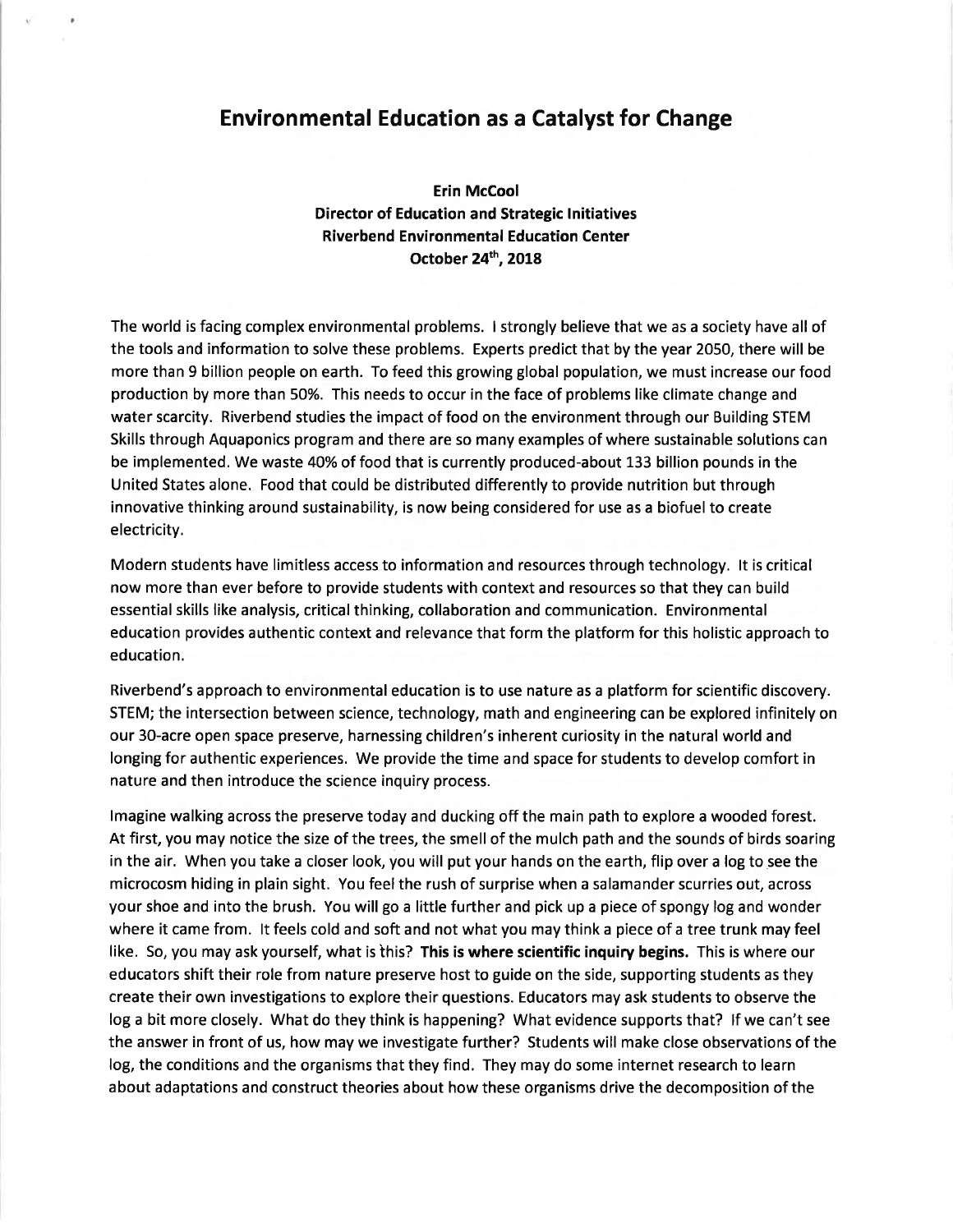log. They may use a field microscope to look closely at the mouthparts of the organisms they see and imagine how this process can take a hardwood log to a spongy soft, decomposed piece of wood. Educators then layer on information about the nitrogen cycle and students begin to develop a picture of how nitrogen moves through the ecosystem, from the decomposing organism eating the log and then excreting it, sending nitrogen back to the soil to fertilizer the living hardwood trees around them.

We call this approach nature-based STEM. With underpinnings in inquiry-based learning, hands-on activities and real-world, relevant content, nature-based STEM leverages student's inherent curiosity of the natural world to build authentic learning experiences. Through this process, students develop critical science skills in observation, developing questions, collecting data and forming hypotheses. ln this manner, Nature-based STEM supports teachers in reaching their academic goals and is not an addition to their curriculum.

There is a new sense of urgency regarding environmental issues that generated so much attention 45 years ago. Environmental concerns today go beyond wildlife and nature. We are facing threats to public health, infrastructure and economy. Teachers are at the forefront of preparing students to deal with these issues, but their own preparation has not kept pace with advances in climate science and the scientific consensus around it. ln a recent study of teachers across the United States, more than half of all surveyed science teachers were unaware that more than 8O% of climate scientists think that global warming is caused primarily by human activities. One in three teachers give voice to non-scientific or political explanations of climate change, sending mixed messages to students and failing to provide good mentoring how to interpret and analyze science information. One high school environmental science teacher explained to me recently; "l do not address climate change in the classroom because it is <sup>a</sup> political issue and I feel that students should be able to decide if climate change is real and human caused". Another elementary school teacher indicated that she was uncomfortable talking with her students because she felt ill-equipped to talk about a complex and scary issue with young children. Students will continue to be exposed to stories about climate change through the internet, news media and word of mouth, which is all the more reason that we need to prepare teachers to address these issues in the classroom.

To solve these issues, we must prepare our formal educators to teach complex and relevant science issues in the classroom. Formal classroom teachers face mounting pressures that impede their ability to get up to speed on complex science issues, making partnerships with informal education programs <sup>a</sup> necessity. One study indicated that just 5% of learning in one's life happens in the formal classroom. This means that an overwhelming 95% of learning happens in informal spaces-the workplace, evening news and informal learning centers like Riverbend. lnformal learning centers provide real-world authentic experiences which we know are the foundation for STEM learning. Students need to find relevance in learning to be successful.

These experiences take time and resources to implement and most environmental education centers rely on individual fundraising and limited program revenue to support education programs. This creates a challenge for schools, in particular those with limited control of their budget. We use evidence and data to make decisions about programs and assess participant outcomes both quantitatively and qualitatively. Teachers value our programs and benefit from the social capitol built through informal education networks. A recent study of Riverbend's Philadelphia Children Access Nature program showed an increase in knowledge and confidence in teaching environmental science across all teaching fellows.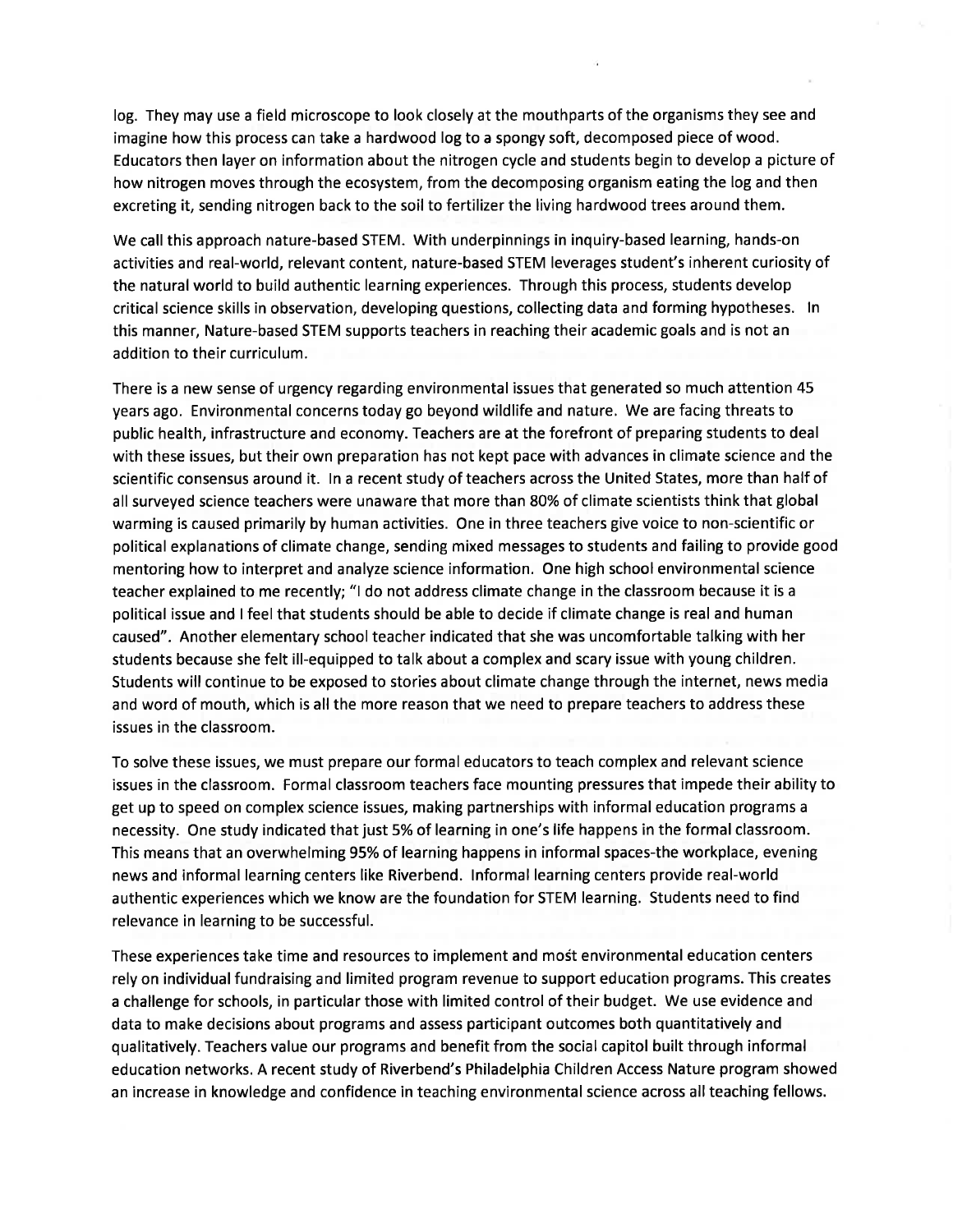Teachers consistently report that students benefit from experiences with informal education centers. These experiences help students make connections between different subjects, creating deeper learning and lasting memories. Teachers use these experiences as equalizers; referring back to shared experiences throughout their instruction in multiple subjects. Many adults can pinpoint very specific informal education experiences like field trip and classroom visits as instrumental to their chosen career paths and socio-emotional development.

Despite the evidence that demonstrates the effectiveness of environmental education programs, we must work hard to adequately scale and sustain our programs. Alongside schools, we struggle to find the time within academic calendars to bring students outside of the classroom. Teachers have limited time to participate in critical professional development and funding models are different across school districts. Despite understanding what it takes to build environmental literacy, we are challenged to provide enough meaningful experiences to move the needle for our communities. Riverbend is committed to finding solutions to provide high quality environmental education experiences grounded in science and producing measurable outcomes. We have built strong partnerships with school districts, universities and funders to support our work but policy support will go much further in creating systems that value and support the implementation of informal education in schools.

Straddling two worlds, environmental education pulls expertise from science content experts as well as formal education. The environment touches every citizen in some way and therefore we can all find something to relate to in nature. lt provides unique connections between so many disciplines, from science to math, English, civics and beyond. I strongly urge you to consider the value of environmental education provides to the corporate sector, public policy and formal education systems as you consider policy. Every child has the right to experiences with nature and-these experiences are critical to their individual development as well as our future as a society.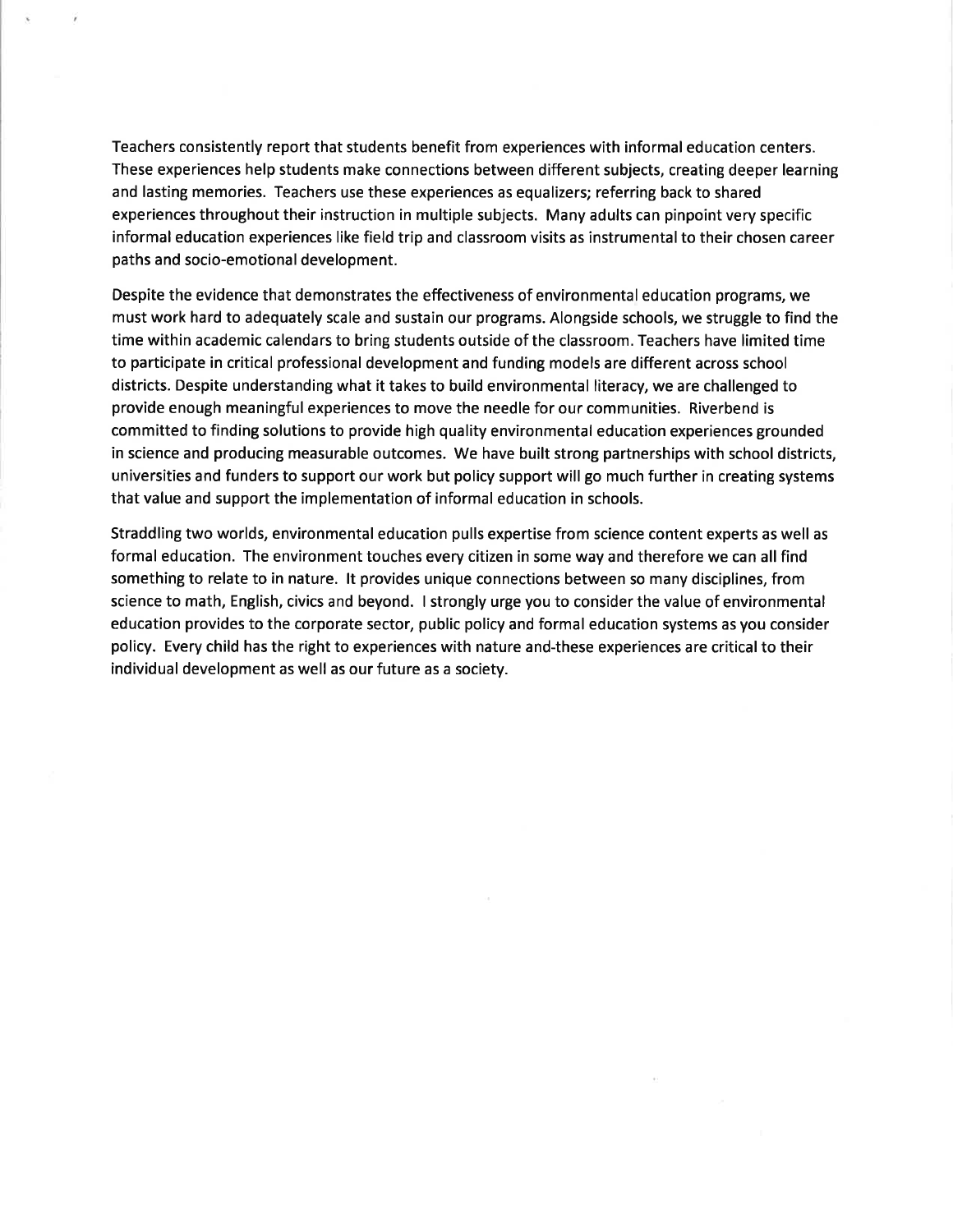

**Testimony** presented to the House Democratic Policy Committee Judd Pittman, Speciol Consultont to the Secretory of Education Wednesday, October 24, 2OI8

Good afternoon, Chairman Sturla, Representative Daley, and members of the House Democratic Policy Committee. Thank you for hosting us today and for your interest in working with the Pennsylvania Department of Education (PDE) to learn more about STEM education that brings together educators, students, business owners and community partners to connect resources across disciplines in the education, workforce, and environmental sectors.

My name is Judd Pittman and I am the Special Consultant for STEM to the Secretary of Education. lt has been my charge since joining the department, to bring my experience in the STEM classroom and working in cross-sector partnerships to help support and assist schools across the commonwealth that are taking the initiative to create positive change by prioritizing STEM in their communities.

#### THE OPPORTUNITY

By 2025, more than 60 percent of family-sustaining jobs in the commonwealth will require some postsecondary education, a demand that shaped the statewide attainment goal established by Governor Tom Wolf in 2015.1 Currently, 45 percent of Pennsylvanians hold these credentials, and a significant skills gap continues to persist for the commonwealth's current and emerging workforce, particularly in fastgrowing fields of Computer Science (CS) and Science, Technology, Engineering, and Mathematics (STEM).

National and regional data suggest that a STEM-ready workforce is necessary for Pennsylvania to compete in the global economy. lt is estimated that, by 2O2O, employers across the country will need an additional 1.6 million workers skilled in STEM.2 ln Pennsylvania, STEM jobs are projected to grow by 9.1 percent between 2016-2026<sup>3</sup>; computer jobs are expected to grow by 10 percent, engineering by 4 percent, and advanced manufacturing by 5 percent.<sup>4</sup> An estimated nine in 10 STEM jobs will require education beyond high school.

Yet, between 2014-2015, only 31 percent of postsecondary certificates and degrees earned by Pennsylvania learners were in STEM-related fields. Considering anticipated retirements in the engineering field, the need to ensure pathways for equitable access to STEM experiences for all students in Pennsylvania is even more urgent.

<sup>&</sup>lt;sup>1</sup> This goal - that at least 60 percent of Pennsylvania residents have some form of postsecondary education or training by 2025 was also supported by the Pennsylvania's State Board of Education in November 2016.

<sup>2</sup>U.S. Department of Education and American lnstitute for Research (AlR). STEM Leaders Workshop Report: "STEM 2026."

<sup>&</sup>lt;sup>3</sup> PASSHE Report 2016-2026: An Analysis of the Economy Facing Tomorrow's Workforce. Appendix B-1.

<sup>&</sup>lt;sup>4</sup> Change the Equation | Pennsylvania Vital Signs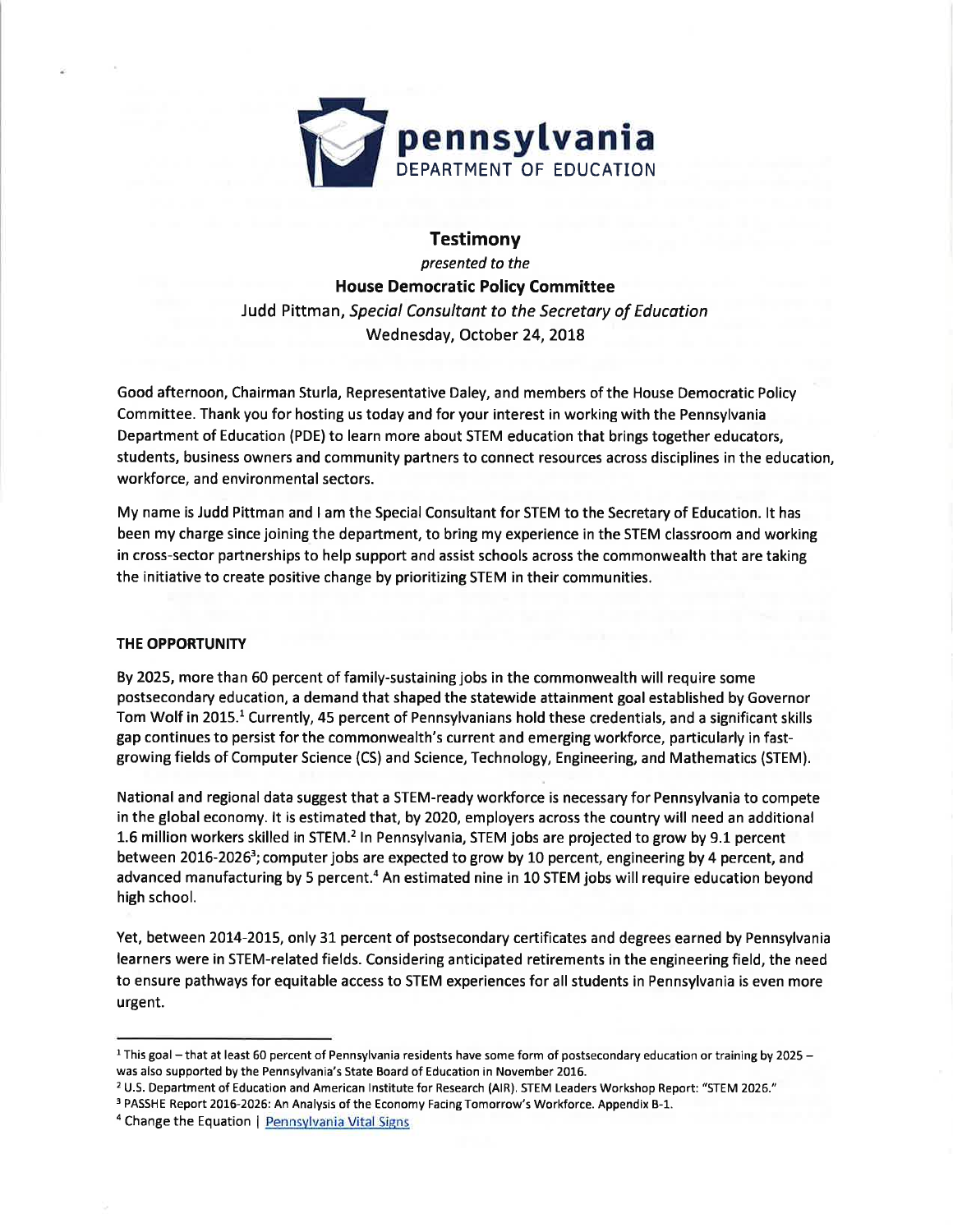Pennsylvania's future depends on our young people having the ability and opportunity to solve society's greatest challenges. This requires that we build the capacity of every learner to be resilient problem solvers and good communicators. They must be able to collaborate with a diverse range of people and deploy <sup>a</sup> broad range of skills, from design thinking to computational thinking. Every learner must be prepared for the needs of the STEM workforce.

To ensure that Pennsylvania remains competitive in a rapidly changing economy, this year Governor Wolf successfully advocated for S30 million in state funding to support the PAsmart lnitiative, which provide strategic, cross-sector investments focused on meeting the workforce development needs of students, workers, employers, and communities across Pennsylvania, including opportunities related to computer science and STEM. With this funding, Pennsylvania has the second highest investment in STEM Education in the nation.

#### THE PROBLEM

So what is STEM?<sup>5</sup> STEM education is an integrated, interdisciplinary, and student-centered approach to learning that encourages curiosity, creativity, artistic expression, collaboration, communication, problem solving, critical thinking, and design thinking. Essentially, understanding STEM requires students to be inquisitive problem solvers who understand how to make discoveries. They must use critical thinking and logic to make sure that their solutions work and are often solving complex problems in teams.

While opportunities in STEM abound, not all students have access to meaningful, high-quality STEM education or the prosperous long-term career pathways they promise. According to a recent national report from Change the Equation, there are significant disparities in access to hands-on science activities between students in high-poverty elementary and middle schools compared with their peers in wealthier schools.<sup>6</sup>

Research suggests, and analysis<sup>7</sup> from the PA Department of Education (PDE) confirms, that students' access to high-quality CS/STEM education varies significantly. Last year, only 2.1 percent of Pennsylvania students took computer science and related courses. Boys are twice as likely to take computer science courses as girls in Pennsylvania. Only 3,058 high school students took the Advanced Placement (AP) Computer Science exam in 2017. Of those students, only 22 percent were female, only 146 students (4.7 percent) were Hispanic/Latino, and 84 students (2.7 percent) were African American.<sup>8</sup>

#### THE APPROACH - STEM ECOSYSTEMS

Over the past three years, under Governor Wolf's direction, Pennsylvania has established a strong and innovative culture for STEM learning by strengthening STEM experiences for all students, supporting professional development for educators, and forming diverse partnerships across the commonwealth.

The Pennsylvania Department of Education (PDE) has increased its focus on state-level support for STEM education, conducting more than 60 STEM stakeholder sessions across the commonwealth, establishing the Pennsylvania STEM Coalition as a statewide STEM network for stakeholders from early learning, K-12,

https://public.tableau.com/profile/padeptofed#!/vizhome/PAlTCourseEnrollment 0/StudentslnlTandComputerScienceCourses <sup>8</sup> K-12 Computer Science Education in Pennsylvania, Code.org, https://code.org/advocacy/state-facts/PA.pdf.

<sup>&</sup>lt;sup>5</sup> Pennsylvania's definition of STEM education was developed by the PA STEM Coalition.

<sup>&</sup>lt;sup>6</sup> Ending the Double Disadvantage: Ensuring STEM Opportunities in Our Poorest Schools, Change the Equation, July 2017, <sup>7</sup>PDE Computer Science/lnformation Technology Data Dashboard: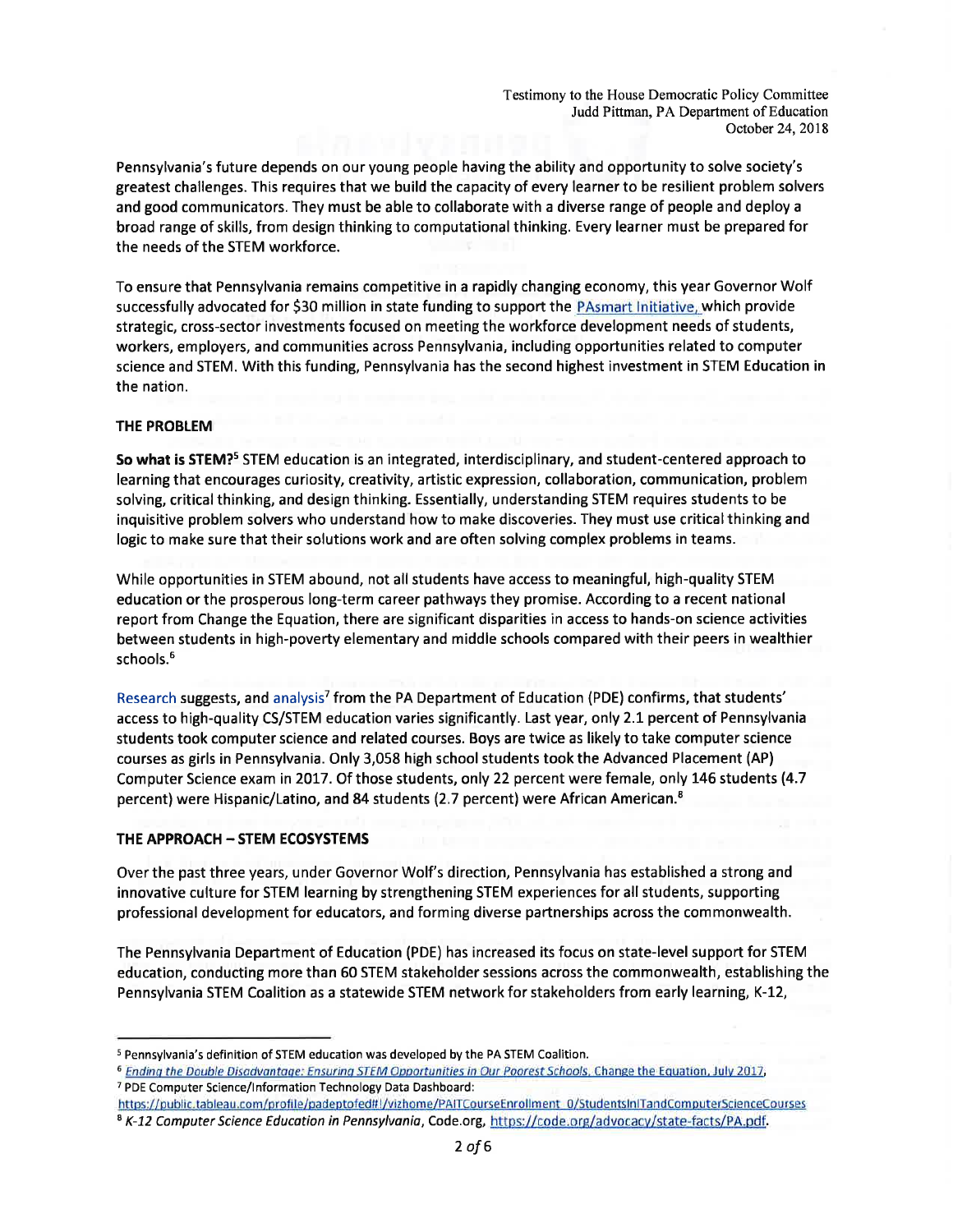higher education, libraries, workforce, state agencies and business and industry to work together to advance STEM. Currently, the Coalition includes more than 400 members.

With the Coalition efforts as a foundation and through additional state support to individual and district level programs, Pennsylvania was able to build out coherent STEM mission, vision, and definition along with a comprehensive approach to improving STEM opportunities for all learners, "STEM Ecosystems". STEM ecosystems are communities that integrate resources from business, industry, philanthropic organizations, traditional education networks, afterschool providers, public libraries, museums, and others to provide high-quality STEM experiences for all students. Pennsylvania has five of the nation's 68 STEM ecosystems formally recognized by the STEM Funders Network,<sup>9</sup> making the commonwealth third only to California and New York as a national STEM Leader. Pennsylvania's commitment to the ecosystem approach has resulted in three state-recognized ecosystem partnerships and six emerging communities in 2018. At the center of these ecosystems is the learner. The STEM Ecosystem serves as the connection to equitable in-school and out-of-school STEM opportunities for the student to build their own STEM identity, literacy, skills, and knowledge.

STEM Ecosystems provide a strategy for engaging every young person in STEM. STEM identity is a key indicator of success in STEM-related opportunities in Pennsylvania. Since 2012, interest in STEM postsecondary opportunities (college or career) has increased by 5 percent. Despite these gains, significant equity gaps remain: only 13 percent of African American and 28 percent of Hispanic students display STEM interest and readiness, compared with 46 percent of their White peers.<sup>10</sup> Schools, libraries, nature centers, and YMCAs all provide opportunities to engage every young person in STEM learning.

STEM Ecosystems connect STEM learning opportunities across multiple settings. Students want relevant, connected and real-world learning experiences. To meet that need, students should be provided with coherent learning opportunities both in and out of school. Multiple settings challenge students to build complex skills. They can design, test, revise, collaborate, and communicate solutions to real world challenges and bridge the gap between community and classroom. Coherent experiences beyond the classroom build complex STEM skills like computational thinking, design thinking, critical thinking, creative thinking, communication, collaboration, and resiliency.

STEM Ecosystems pair students with educators with a STEM mindset and with STEM tools. Only 4 percent of 4<sup>th</sup> grade students in Pennsylvania's public schools have a teacher with an undergraduate degree in math.<sup>11</sup> Integrated STEM ecosystems connect the classroom with experts in the field working on needs, opportunities, and challenges in the community.

<sup>&</sup>lt;sup>9</sup> STEM Funders Network | STEM Ecosystems Interactive National Map. Pennsylvania's five formally recognized STEM ecosystems include: Philadelphia STEM Ecosystem; Lancaster County STEM Alliance; Schuylkill/Carbon/Luzerne Region Ecosystem; Pittsburgh Area STEM Ecosystem; and PA SEED (Bucks, Chester, Delaware, and Montgomery Counties) STEM Ecosystem.

<sup>&</sup>lt;sup>10</sup> The Condition of STEM 2016 | Pennsylvania Report | Prepared by ACT

<sup>&</sup>lt;sup>11</sup> Change the Equation | Pennsylvania Vital Signs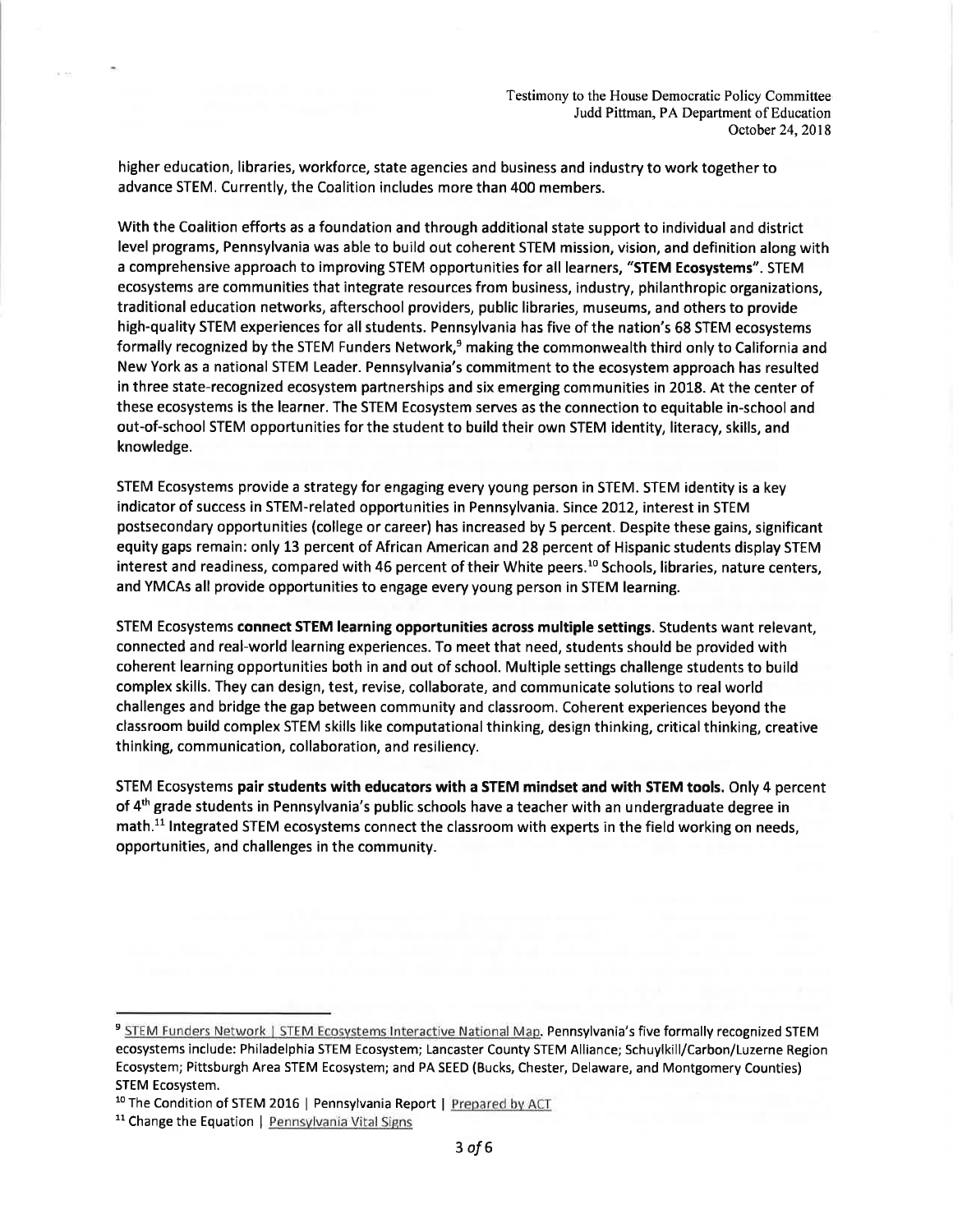#### GOALS

PDE is working to establish and sustain STEM Ecosystems in each of the five geographic regions (Northwest<sup>12</sup>, Southwest<sup>13</sup>, Central<sup>14</sup>, Northeast<sup>15</sup>, and Southeast) of the commonwealth.<sup>16</sup> The comprehensive approach will grow by 2O24 to a STEM Learning Ecosystem in each of the top 10 metropolitan areas $^{17}$  in Pennsylvania.

Through this expansion, we hope to have a broad impact that includes:

- . Using metrics to determine impact of STEM Ecosystem from learner to community;
- . Co-constructing tools for ensuring equitable access to high-quality, rigorous STEM experiences for every learner;
- o ldentifying and designing solutions to local, regional, and statewide workforce gaps by generating connections between PreK-20 education and workforce<sup>18</sup>; and
- r Providing technical assistance for communities across the commonwealth to establish a STEM learning ecosystem with the support of their local lntermediate Units, school districts, community organizations, workforce development boards, economic development groups, chambers of commerce, postsecondary institutions, families, and businesses.

lntentional cross-sector collaboration is a key component to strengthening the coherence of STEM Ecosystem networks. Strategies and policies that provide guidance for use of resources, incentives for collaboration, and pathways to intermittent or sustainable funding streams help establish coherent and equitable STEM pathways for every learner.<sup>19</sup> STEM Ecosystems must leverage the diversity of STEM stakeholders to ensure entry points for every child along the STEM continuum PreK-2O and across STEM settings formal and informal. Cross-agency collaboration connecting education, agency and workforce will focus on braiding funding streams, promoting coherence from education to workforce,<sup>20</sup> establishing a coherent educator workforce partnership playbook, making sure there is consistent communication to STEM stakeholders.

#### CURRENT WORK

There is much that has already been done as part of its statewide efforts to advance equity and access to STEM education across the Commonwealth. PDE has established a statewide communication network and strategy for STEM education, and developed technical assistance and professional development resources for educators. The Department has STEM points of contact at 28 lntermediate Units (lU), all of whom have undergone training through the Carnegie STEM Excellence Pathway program, a nationally-recognized model.

- <sup>16</sup> . ABC CREATE is an informal serving parts of Northwestern Pennsylvania rural counties of Butler and Armstrong
- <sup>17</sup> As defined by the U.S. Census, which include Philadelphia, Pittsburgh, Allentown-Bethlehem-Easton, Harrisburg-Carlisle, Scranton-Wilkes-Barre, Lancaster, York-Hanover, Reading, Erie, and State College.

<sup>18</sup> Tools like the Talent Pipeline Management

<sup>&</sup>lt;sup>12</sup> Intermediate Units 5 and 6 STEM Ecosystem and Seneca Highlands Intermediate Unit 9 STEM Ecosystem

<sup>&</sup>lt;sup>13</sup> Appalachia Intermediate Unit 8 with Pennsylvania Highlands Community College STEM Ecosystem

<sup>&</sup>lt;sup>14</sup> Franklin, Adams, York (FrAY STEM Ecosystem) Berks County STEM Ecosystem, North Central STEM Ecosystem which includes the BLaST lntermediate Unit 17, and Central Pennsylvania STEM Ecosystem which includes 11 counties and Intermediate Units 10, 11, 13, 15, and 29.

<sup>1</sup>s Northeastern Pennsylvania STEM Ecosystem (NEPA) which includes lntermediate Unit 19.

<sup>1</sup>e U.S. Department of Education and American lnstitute for Research. STEM Leaders Workshop Report: "STEM 2026" <sup>20</sup> STEM skills identification for middle skill and high skill STEM learning pathways.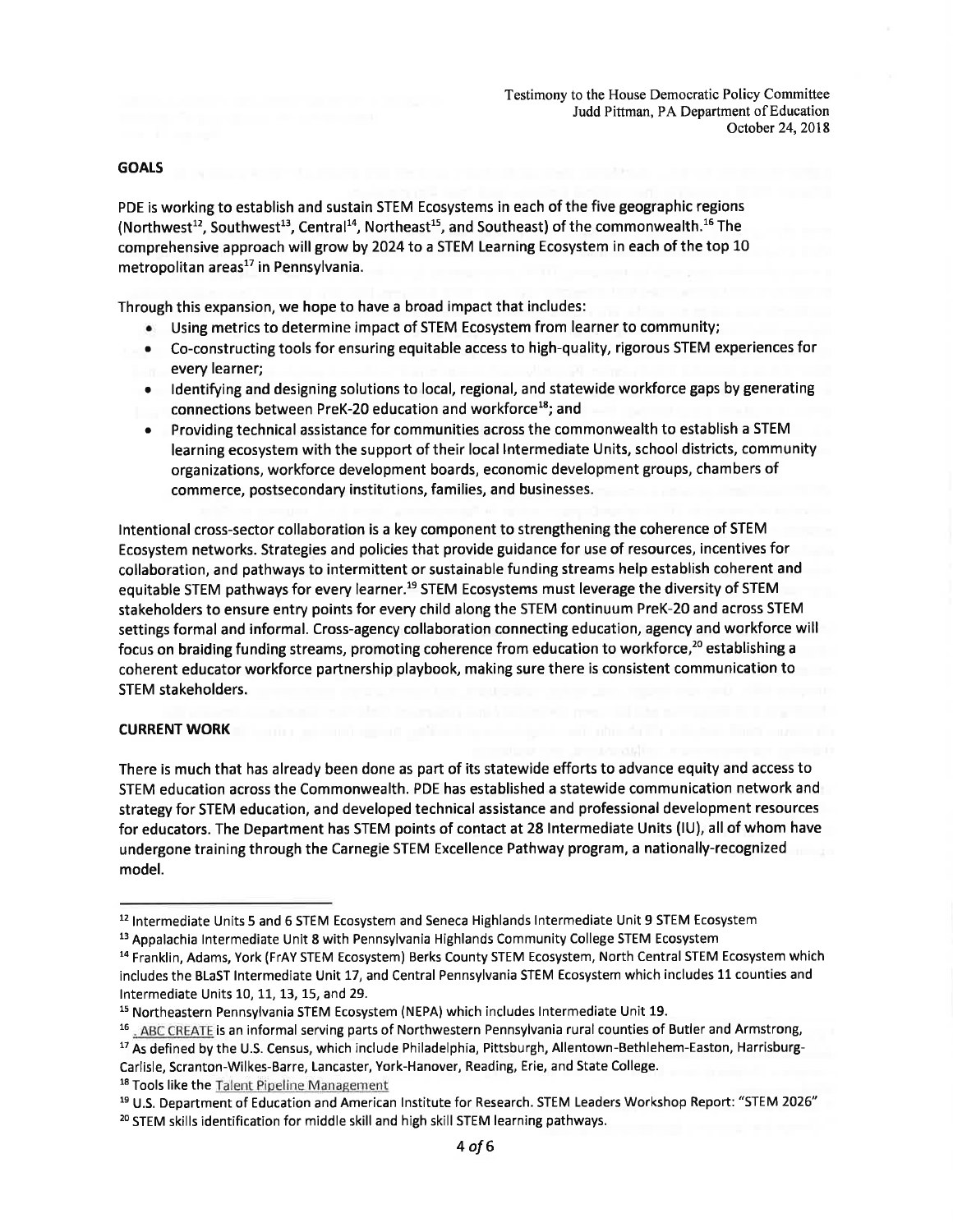The Allegheny lU and the Delaware County lU have trained over 2,500 teachers in Code.org's CS Fundamentals, Computer Science Discoveries, and Computer Science Principles<sup>21</sup> courses, and have developed a comprehensive computer science administrators toolkit and curricular framework. PDE is currently working with 11 lUs and 50 educators to release a STEM Toolkit this December.

PDE has partnered with the PA Training and Technical Assistance Network (PaTTAN) and others to support professional learning opportunities across the commonwealth. Pennsylvania was one of 13 states to receive a National Science Foundation ACESSE Grant to support a comprehensive, 3-year professional learning experience for educators in grades K-3, developed in collaboration with Penn State University, ACESSE, Southern Tioga School District, and Steelton-Highspire School District. PDE has held 10 monthly one-hour sessions designed and led by PA STEM Coalition members to build a virtual professional learning community. ln June of 2018 Pennsylvania held its first annual Computer Science for All Summit, which provided professional learning for 300 educators and 50 counselors.

As part of Governor Wolf's, "Government that Works" priority, PDE is:

- o Supporting the PA Department of Labor and lndustry with the Teacher in the Workplace grant program, providing industry embedded learning opportunities for over 60 communities in 2018.
- In collaboration with Stroud Water Research Center, the Department of Conservation<sup>22</sup> and Natural Resources (DCNR), PA Department of Environmental Protection (DEP), and Millersville University, through a NOAA B-Wet Grant is meeting the Environmental Literacy priorities of the 2014 Chesapeake Bay Agreement and ensuring all students have a meaningful watershed education experience (MWEE).
- In collaboration with DCNR, DEP, and the PA Department of Agriculture, to fund a new Environmental Content Advisor position to support environmental education across the Commonwealth.

The Southeast region of Pennsylvania provides a strong model for other areas of the state with two national recognized STEM Ecosystems, an established Computer Science for All network<sup>23</sup> (CSforPhilly), exemplary school district models and other organizations championing the importance of STEM. During the fall of 2017 PA STEM Experiences for Equity and Diversity (PA SEED) Ecosystem was established in the four counties (Bucks, Chester, Delaware, and Montgomery) surrounding Philadelphia. The Ecosystem recently organized the first four county-wide PA SEED Days highlighting exemplary opportunities for all learners in STEM. Riverbend Environmental Education Center is one  $25+$  organizations<sup>24</sup> across the commonwealth that focus on the intersection between technology and agriculture through its work with aquaponics. The experience and skills students gain in aquaponics can transfer into careers in technological systems<sup>25</sup>, agriculture, horticulture<sup>26</sup>, business operations<sup>27</sup>, and economics.

<sup>&</sup>lt;sup>21</sup> Code.org | Pennsylvania Fact Sheet

<sup>&</sup>lt;sup>22</sup> NOAA Chesapeake Bay Office | Grant Awards

<sup>&</sup>lt;sup>23</sup> CSforPhilly

<sup>&</sup>lt;sup>24</sup> This includes 12 LEAS in the Southwest Aquaponics Consortium, along with LEAs in Philadelphia, Norristown, Berks, Dauphin, Cumberland, Adams, and York counties.

<sup>2</sup>s HVAC, Plumbing, Electrical

<sup>&</sup>lt;sup>26</sup> Organic growing and integrated pest management

<sup>&</sup>lt;sup>27</sup> Food safety, logistics, distribution,